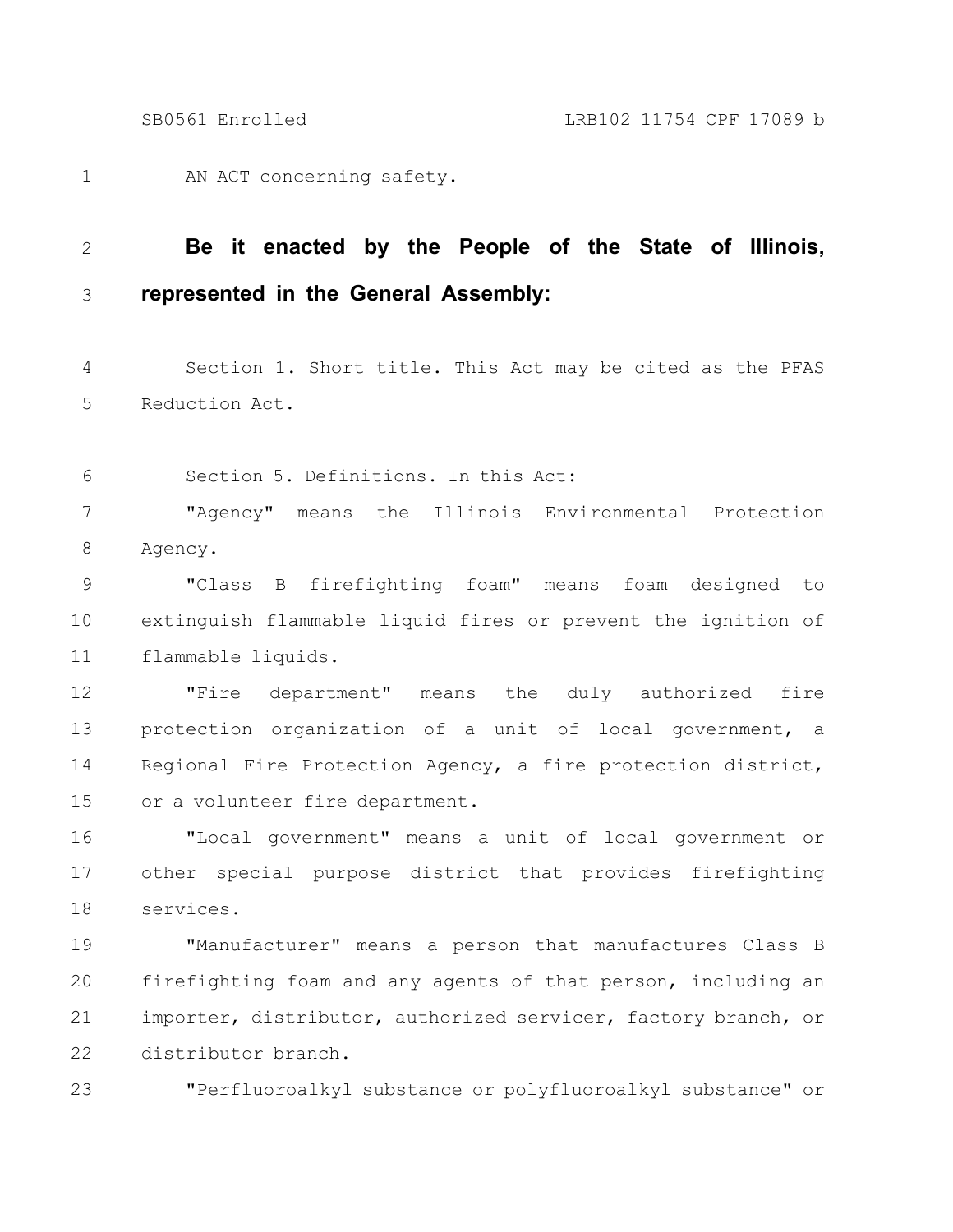SB0561 Enrolled - 2 - LRB102 11754 CPF 17089 b

"PFAS" means a class of fluorinated organic chemicals containing at least one fully fluorinated carbon atom. 1 2

"Person" means any individual, partnership, association, public or private corporation, limited liability company, or any other type of legal or commercial entity, including, but not limited to, members, managers, partners, directors, or officers. 3 4 5 6 7

"Testing" means calibration testing, conformance testing, and fixed system testing. 8 9

Section 7. Purpose. Nothing in this Act shall prevent or discourage a fire department from responding to and mitigating incidents where a fire, spill, or leak of a known or suspected flammable liquid has occurred or is believed to be imminent. 10 11 12 13

Section 10. Class B firefighting foam; PFAS. 14

(a) Beginning January 1, 2022, a person, local government, fire department, or State agency may not use for training or testing purposes a Class B firefighting foam containing intentionally added PFAS. However, the testing of Class B firefighting foam to which PFAS has been intentionally added may occur if the person, local government, fire department, or State agency has performed all of the following: 15 16 17 18 19 20 21

(1) Evaluate the testing facility for containment, treatment, and disposal measures to prevent uncontrolled release of Class B firefighting foam to the environment. 22 23 24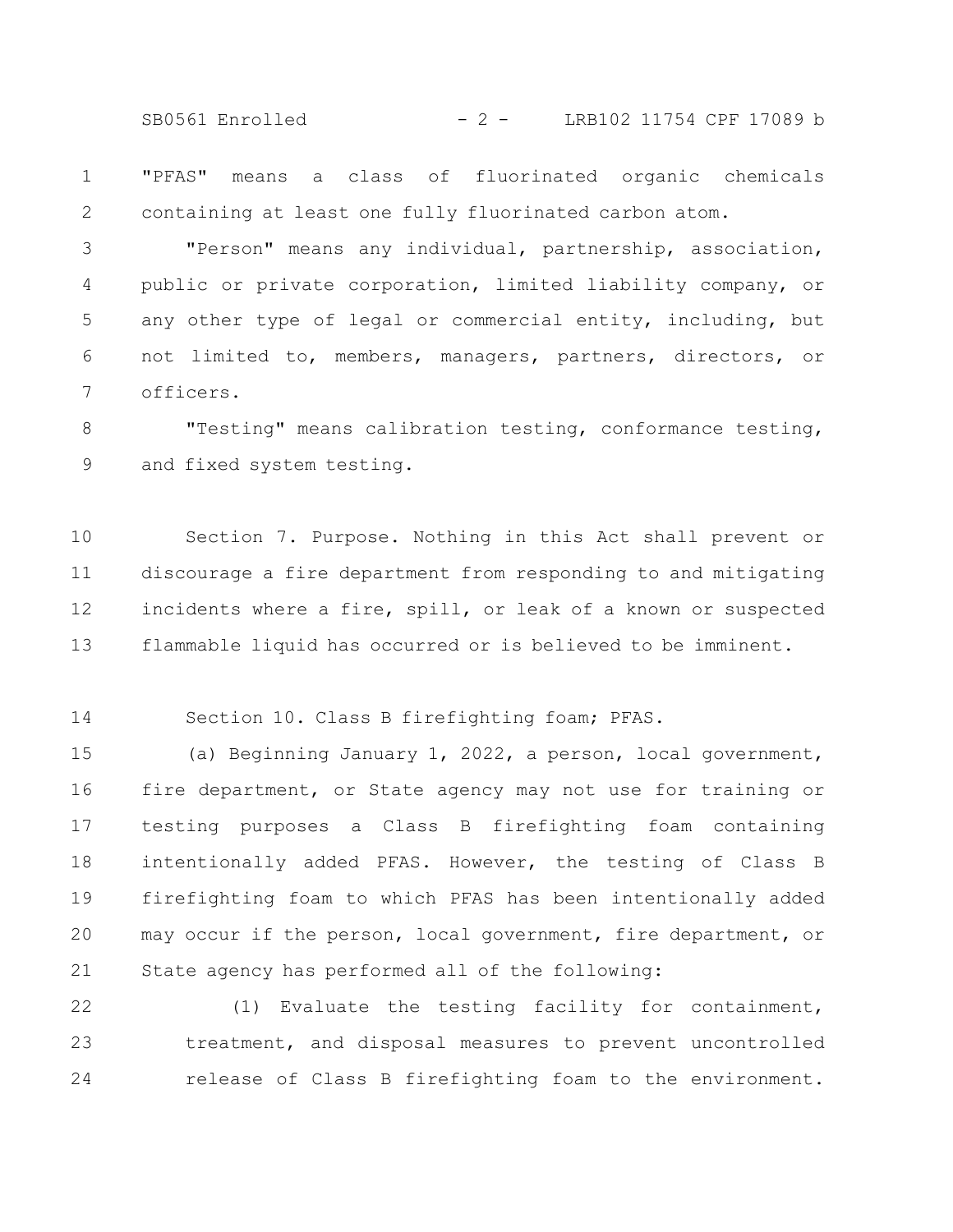SB0561 Enrolled - 3 - LRB102 11754 CPF 17089 b

Appropriate containment, treatment, and disposal or storage measures may not include flushing, draining, or otherwise discharging the foam into a storm drain or sanitary sewer. 1 2 3 4

(2) Comply with the notification requirements provided in Section 15. 5 6

(3) Provide training to employees of the possible hazards, protective actions, and a disposal plan. 7 8

(b) On and after January 1, 2025, a manufacturer of Class B firefighting foam may not knowingly manufacture, sell, offer for sale, distribute for sale, or distribute for use in this State a Class B firefighting foam containing intentionally added PFAS. Any person who operates a refinery or chemical or ethanol plant, a storage and distribution facility, or a tank farm or terminal for flammable liquids, or who has a fixed foam system in use at a manufacturing facility or warehouse, may extend the date of compliance under this subsection to January 1, 2027 if, prior to January 1, 2025, the person determines that additional time for compliance is needed and sends notice of the determination to the Office of the State Fire Marshal. 9 10 11 12 13 14 15 16 17 18 19 20

(c) The prohibitions of this Section do not apply to the manufacture, sale, or distribution of Class B firefighting foam where the inclusion of PFAS chemicals is required or authorized under federal law or local building or fire codes, including, but not limited to, 14 CFR 139.317, federal aviation administration guidance, and the 2016 edition of NFPA 21 22 23 24 25 26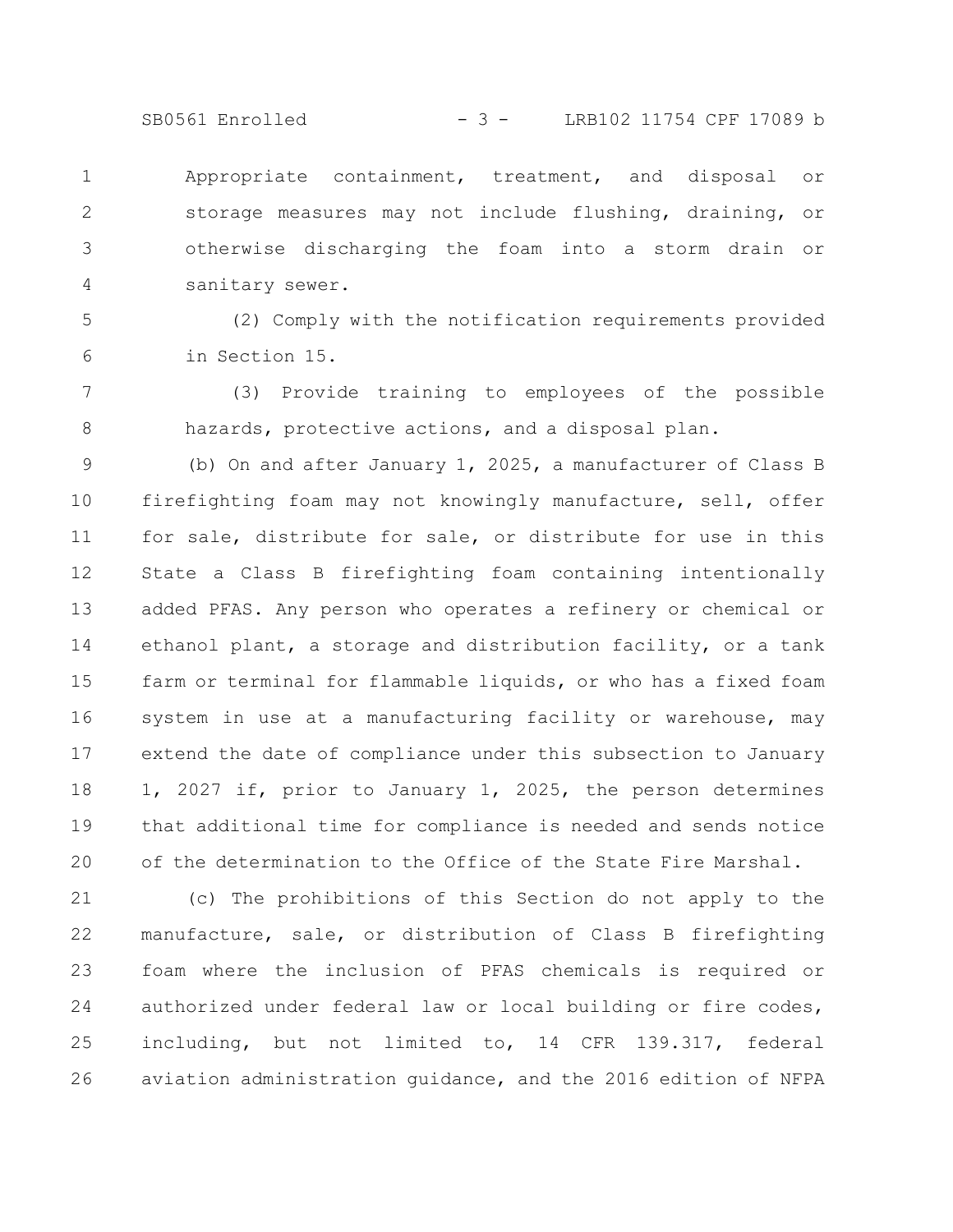SB0561 Enrolled - 4 - LRB102 11754 CPF 17089 b

409 Standard on Aircraft Hangars as amended, or otherwise required for a military purpose. However, if applicable federal law allows the use of alternative firefighting agents that do not contain PFAS chemicals, the restrictions under this Section shall apply. 1 2 3 4 5

(d) The prohibitions of this Section do not apply to the use of Class B firefighting foam containing PFAS chemicals by a fire department while responding to an emergency situation. 6 7 8

(e) On and after January 1, 2022, a manufacturer of Class B firefighting foam must provide notification to the fire department prior to the fire department's purchase of Class B firefighting foam containing PFAS clearly indicating: 9 10 11 12

(1) that the product contains PFAS that may be hazardous to health or the environment: 13 14

(2) the use of the product is regulated and restricted under this Act; and 15 16

(3) other Class B firefighting foam options may be available for purchase. 17 18

Section 15. Notification. 19

(a) On and after 30 days after the effective date of this Act, a manufacturer of Class B firefighting foam that is regulated under this Act must notify, in writing, a person that sells the manufacturer's Class B firefighting foam in this State of the provisions of this Act. 20 21 22 23 24

(b) Beginning on January 1, 2022, any person, unit of 25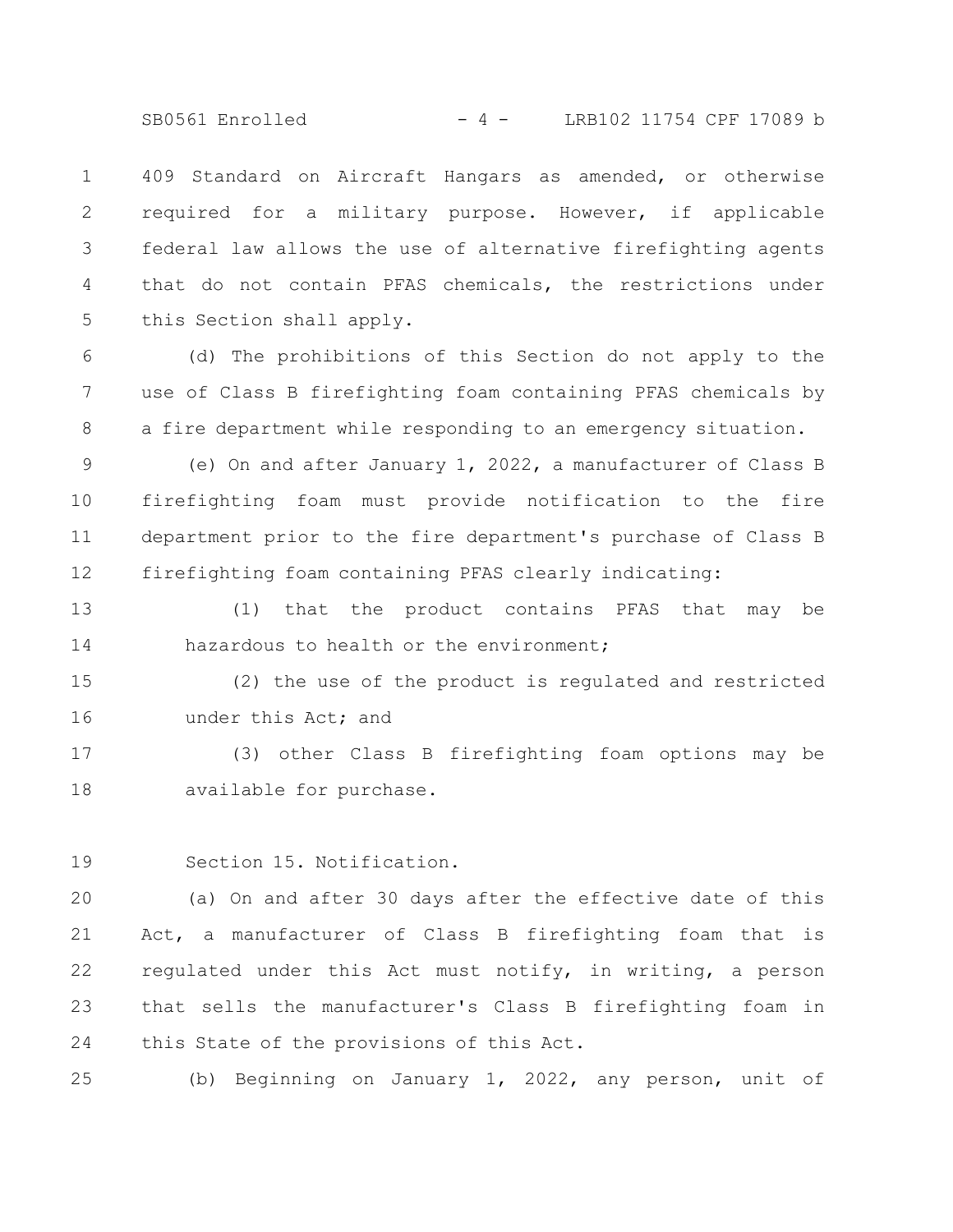SB0561 Enrolled - 5 - LRB102 11754 CPF 17089 b

local government, fire department, or State agency that discharges or releases Class B firefighting foam that contains intentionally added PFAS chemicals must notify the Illinois Emergency Management Agency within 48 hours of the discharge or release. The notification must include: 1 2 3 4 5

(1) the time, date, location, and estimated amount of Class B firefighting foam discharged or released into the environment; 6 7 8

(2) the purpose or reason of the discharge or release into the environment; 9 10

(3) the containment, treatment, and disposal measures to be taken or used to prevent or minimize the discharge or release of the Class B firefighting foam into the environment; and 11 12 13 14

(4) the name of the person, unit of local government, fire department, or State agency, the local incident number, and the Fire Department Identification (FDID) number, if applicable. 15 16 17 18

(c) The Illinois Emergency Management Agency shall, no less than annually, report any notifications specified in subsection (b) to the Office of the State Fire Marshal. 19 20 21

Section 25. Survey. 22

(a) On or before January 1, 2022, and on or before January 1 of each of the 5 years thereafter, the Office of the State Fire Marshal shall conduct a survey of fire departments to 23 24 25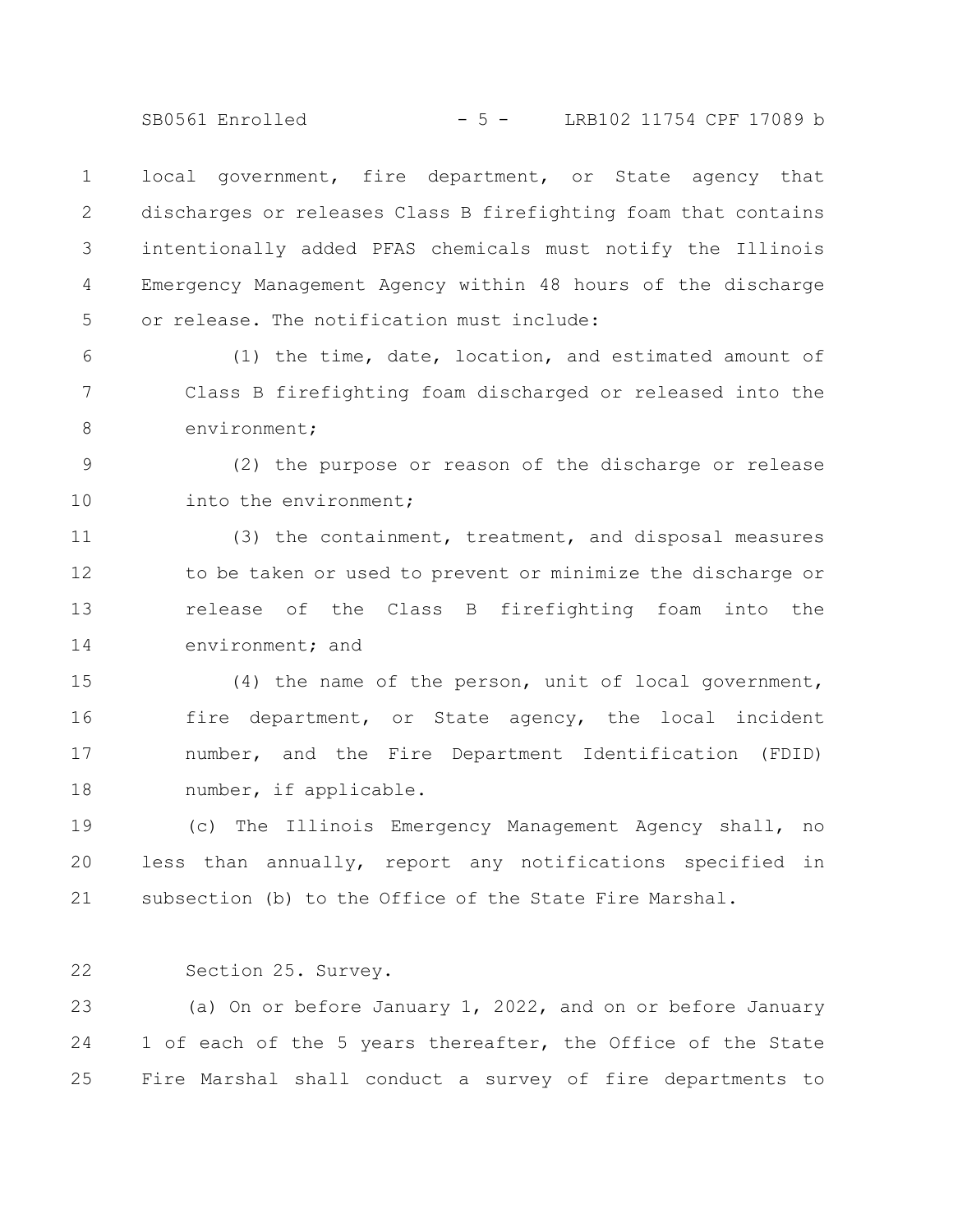SB0561 Enrolled - 6 - LRB102 11754 CPF 17089 b

determine: 1

(1) Each fire department's name, Fire Department Identification (FDID) number, if applicable, and address. 2 3

(2) The amount, type, and date of manufacture and the expiration date of any Class B firefighting foam containing intentionally added PFAS chemicals that each fire department possesses. 4 5 6 7

(3) How, where, and when each fire department has used Class B firefighting foam containing intentionally added PFAS chemicals within the previous 12 months, the NFIRS incident number, and, if reported to the Illinois Emergency Management Agency, the report number provided by the Illinois Emergency Management Agency. 8 9 10 11 12 13

(4) How much, if any, Class B firefighting foam containing intentionally added PFAS chemicals the fire department has disposed of, and the method of disposal, during the reporting period. 14 15 16 17

(b) The Office of the State Fire Marshal shall compile the results of the survey conducted under this Section and provide a report to the General Assembly no later than 90 days following the completion of the survey. 18 19 20 21

Section 30. Disposal. 22

(a) Proper disposal of Class B firefighting foam containing PFAS shall not include flushing, draining, or otherwise discharging the Class B firefighting foam into a 23 24 25